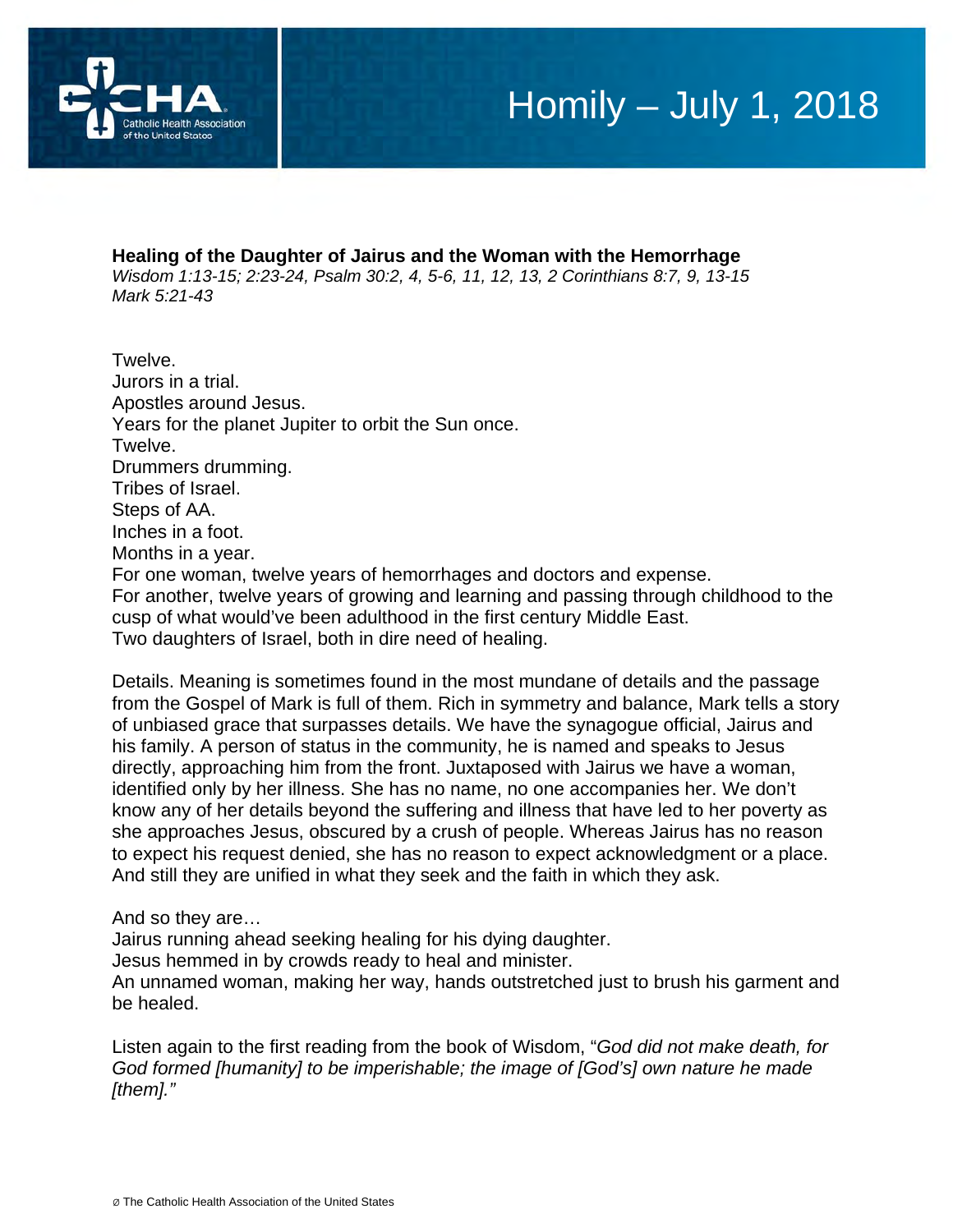

We might be tempted to look at the picture of Jairus, Jesus and the unnamed woman and create a construct of who is worthy, of who comes first, of which need surpasses the other. We might be tempted to question the woman and her indirect approach, cast doubt on her illness and needs, surely she should wait, the child is dying, what's one more day of her illness? But the Book of Wisdom affirms the equal dignity of all, made in the image and likeness of God each person bears the mark of the Creator. Each person, in their exact location with their precise mix of particularities is made to live, is the recipient to God's complete and loving attention. Each person, precious in God's gaze.

The binary is rejected for inclusivity. It doesn't have to be one or the other.

The action of the Gospel continues as the woman, propelled by faith and more than a decade of affliction, reaches out with purpose in faith and touches Jesus' garment. Mark tells us that simultaneously two things happen.

In her body, the woman knows herself to be healed. Imagine what that might that have felt like, to have the weight of 12 years lift, the pain of twelve years gone, health and life replacing illness and death.

In his body, Jesus becomes immediately aware that power has gone out from him to heal. Unwilling to let the healing go unremarked on, unwilling to ignore the person who he stops and demands an answer from the crowd.

Suddenly exposed, her boldness evaporates and she comes forth in fear and trembling lays herself at the feet of Jesus, telling him the whole truth. In the face of her belief and bravery, her willingness to take a risk for her future, in the face of her story Jesus affirms her faith and sends her in peace. For God, "*does not rejoice in the destruction of the living. For he fashioned all things that they might have being*." Jesus sees her humanity, and compliments her physical healing by allowing herself to tell her story and be fully known. He makes her whole physically, spirituality and in community. Healing for the body and soul.

In the delay, life has gone out of the body of Jairus' daughter. But the healing of one does not mean the destruction of another. Jesus tells Jairus to have faith, as the unnamed woman had faith and they make way to a house consumed by grief. Accompanied by Peter, James, John, Jairus and his wife, Jesus restores the girl to life. In the face of death, delay, ridicule and sadness he tenderly calls her to arise, walk and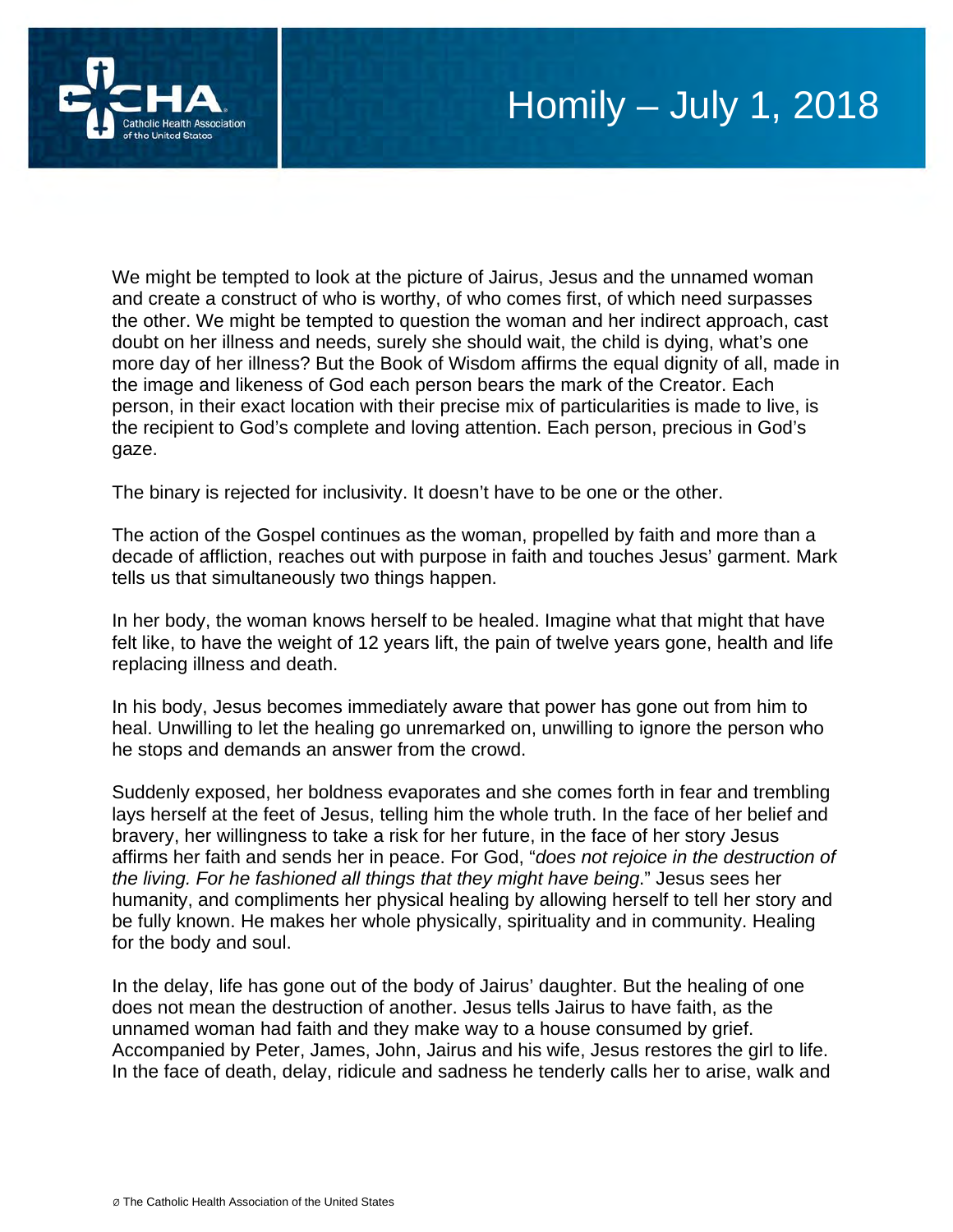

eat. She is restored to her family. As the psalmist says, "*You changed my mourning into dancing, O Lord, my God, forever will I give you thanks*."

The healing of one does not mean the death of another, because our God is a God of Life.

It would be fine to stop here. It would be comfortable to move forward into our profession of faith and our intercessions, content in the loving healing presence of Christ in all situations. But we have not yet satisfied what the story of Jairus' daughter and the woman with the hemorrhage calls from us.

As Paul reminds us, all that we have is given that it might be shared, "*Not that others should have relief while you are burdened, but that as a matter of equality your abundance at the present time should supply their needs, so that their abundance may also supply your needs, that there may be equality."* The apostle calls us to do what Jesus did not in the scripture, to look back and see, who, like the woman with the hemorrhage, is reaching out to us from behind?

We have much. Identify with who you will in the story, but as a people we are Jairus and his daughter. We have a place, we have a name, we have homes. But we are still surrounded by those without name, without home or place. There are hemorrhaging women, men and children at our borders. Women and men reaching out just to have a chance at life, to escape their suffering. Out of our abundance, the gospel morally obliges us supply their needs.

We are called to serve as Jesus did. Once he was made aware of the need he was willing to be inconvenienced, to put existing plans on hold and be attentive to need of another.

As the Church, it is our duty to shelter the lowly, the outcast the poor and the immigrant. You and I, as the body of Christ, cannot be blind to their plight of those at our borders. We cannot be blind to the women being sent back to situations of domestic violence and assault because they do not qualify for asylum. We cannot be blind to the families being torn apart at our borders, to children being separated from their parents with no explanation and inadequate support and counsel. We cannot be blind to the nameless suffering of our brothers and sisters, because it is the nameless suffering of God in our midst.

The psalmist praises the Lord who rescues the lowly and preserves the vulnerable from the pit, who draws close those in need, who brings joy after weeping. May those